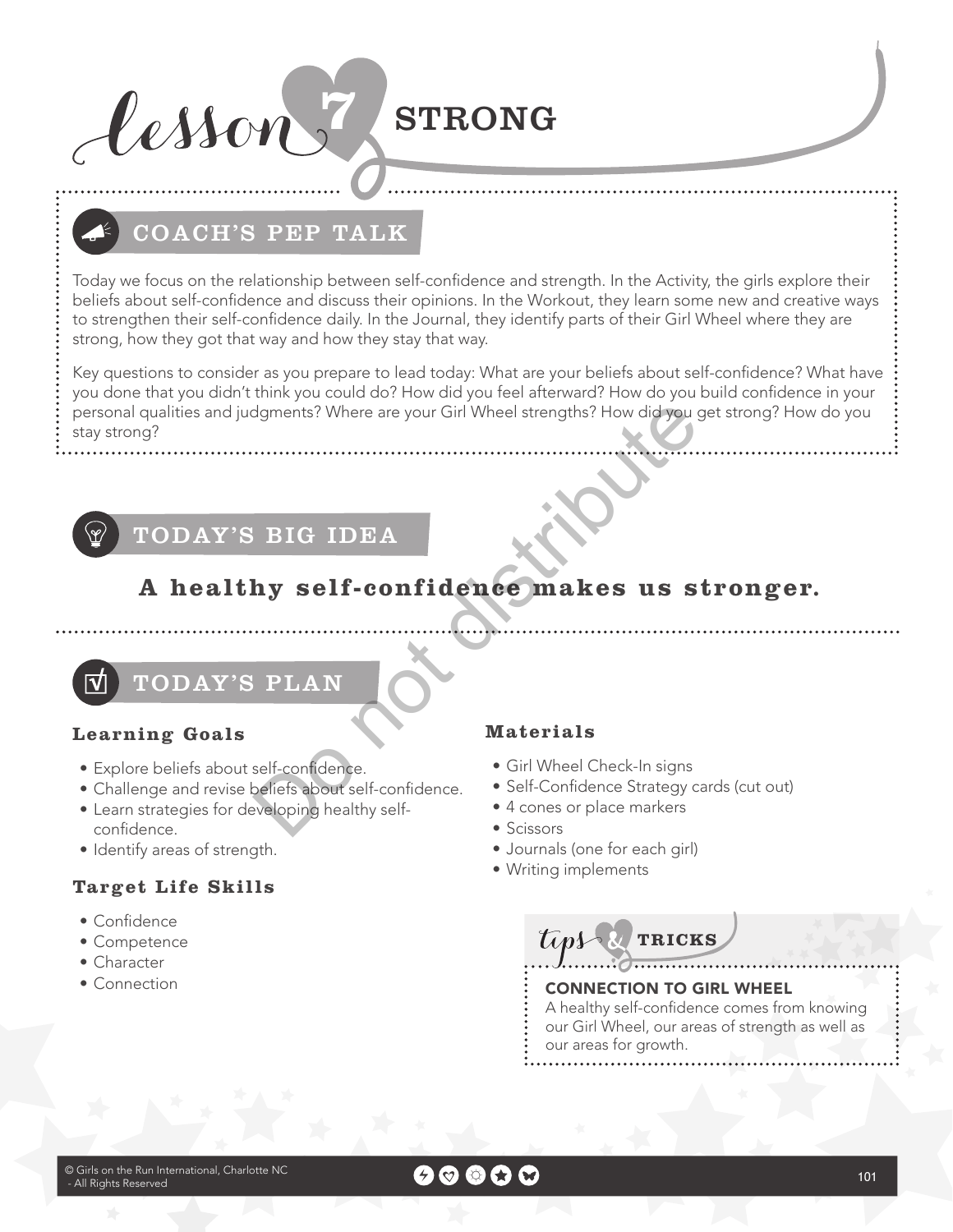

### **Set Up**

**1.** Set up the Girl Wheel Check-In signs as usual.

### **What is it?**

A daily check-in and look ahead at the day's Big Idea. When prompted, girls move quickly to the corresponding part of the Wheel, then back to the center to discuss.

### **Steps**

**1.** Ask girls to move to the Girl Wheel Check In signs that answer these questions:

5 MINUTES

- In what part of the Wheel did you press pause? GGI.
- Where did you learn something new about yourself? GGI.
- What would you consider your strongest part of the Wheel? GGI.
- **2.** GGI on what girls remember from last practice. Last practice's Big Idea: Pressing pause can help us know how to best move forward. the Girl Wheel Check In signs that answer these questions:<br>
Wheel did you press pause? GGI.<br>
nom something new about yourself? GGI.<br>
member from last practice. Last practice's Big Idea: Pressing<br>
now how to best move forwa
- **3.** Introduce today's Big Idea: A healthy self confidence makes us stronger. **TRICKS**

### POSSIBLE CONNECTORS

Pressing pause gives us a chance to make better decisions. Making better decisions contributes to a healthy self-confidence.

 $\odot$  Girls on the Run International, Charlotte NC and the Company of  $\odot$   $\odot$   $\odot$   $\odot$   $\odot$   $\odot$   $\odot$   $\odot$   $\odot$   $\odot$   $\odot$   $\odot$   $\odot$   $\odot$   $\odot$   $\odot$   $\odot$   $\odot$   $\odot$   $\odot$   $\odot$   $\odot$   $\odot$   $\odot$   $\odot$  - All Rights Reserved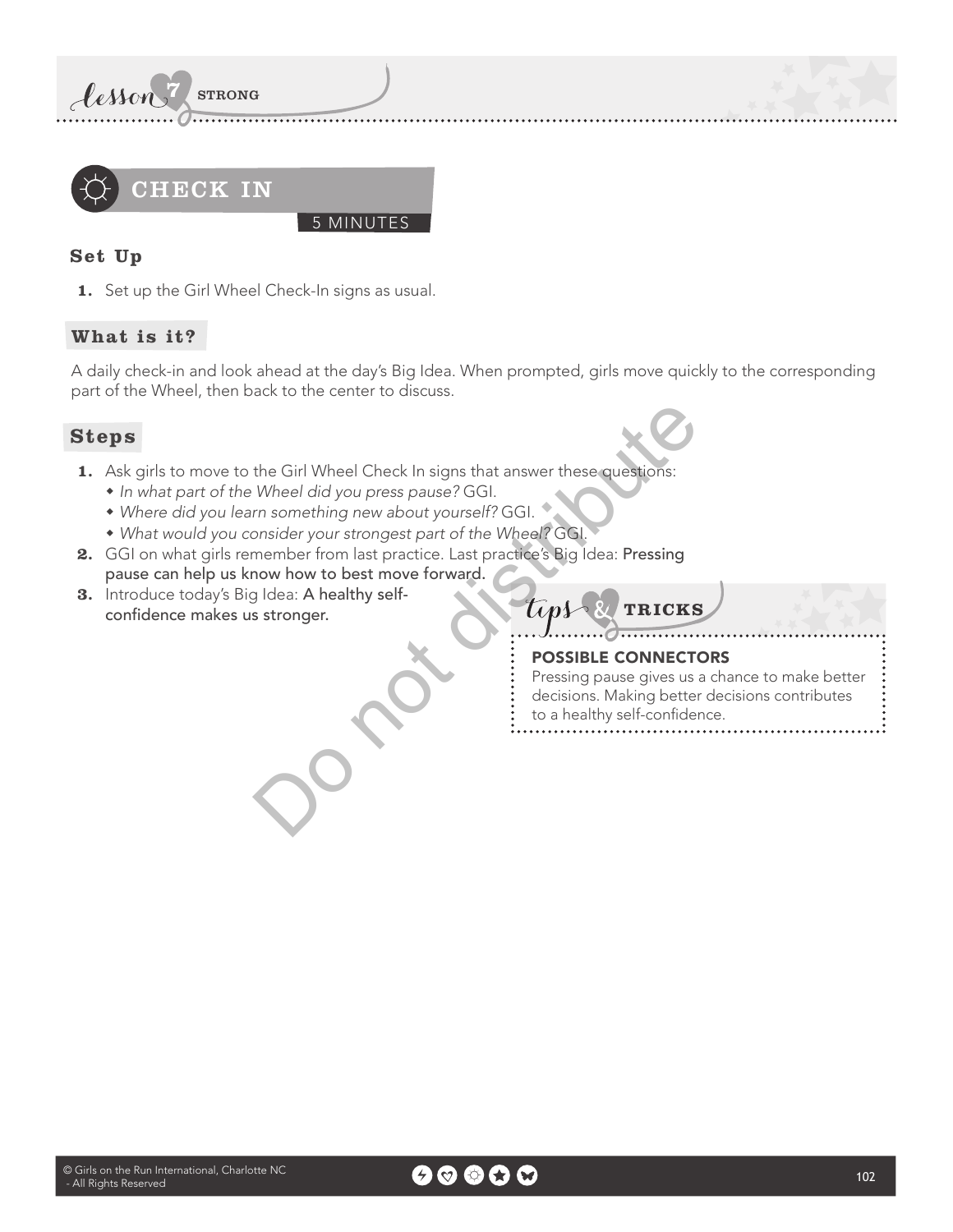

### **Set Up**

- **1.** Get out 4 cones or place markers.
- **2.** Place 1 cone 15-20 ft. from coach.
- **3.** Place 3 cones at places coach designates "agree," "disagree" and "maybe" (see diagram).

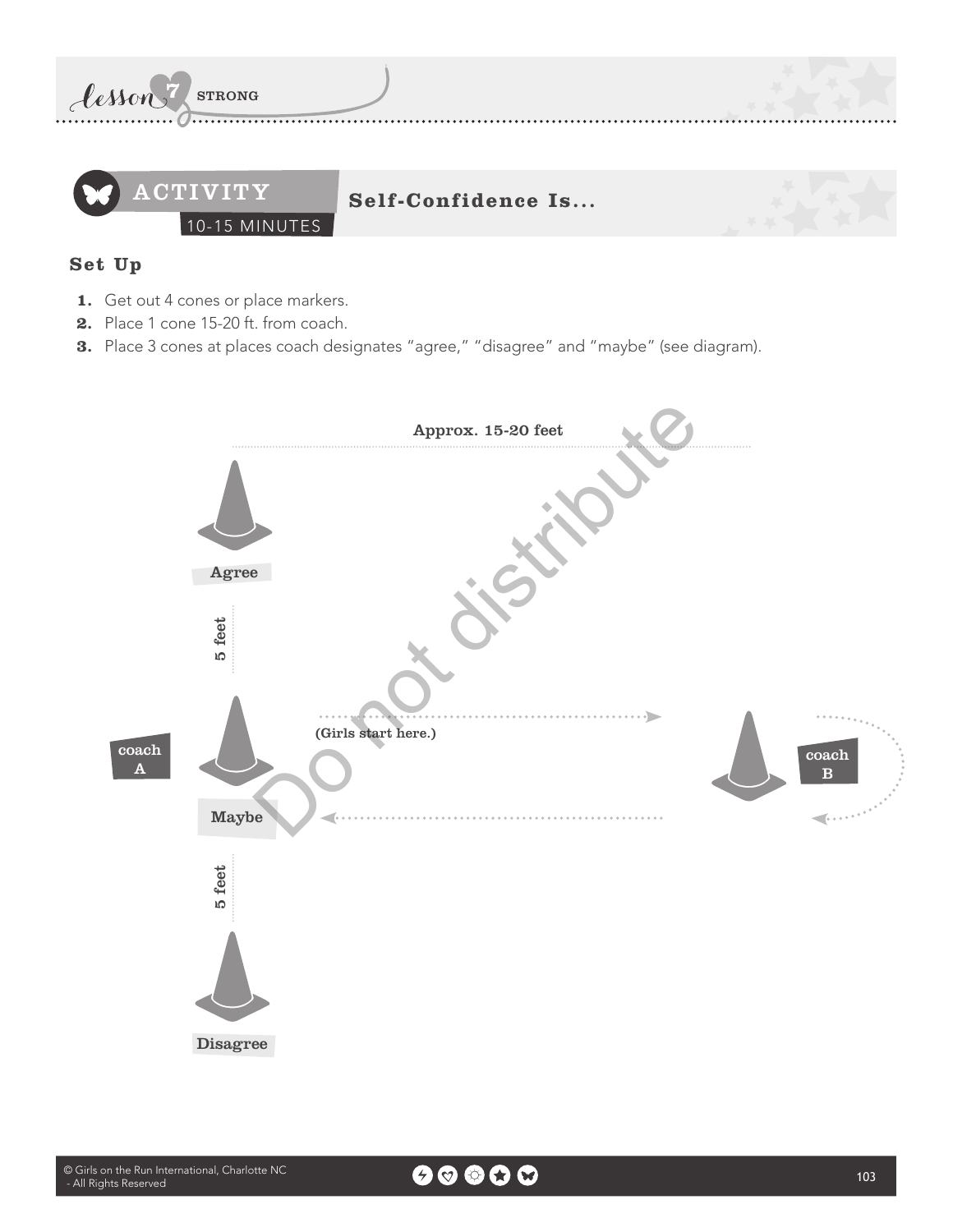

### **What is it?**

An activity where coaches pose a series of statements about self-confdence and girls run around a cone and to a location on the line to answer whether they agree or disagree with the statements.

### **Connection to Big Idea**

Knowing what we believe about self-confdence helps us know how to keep it healthy.

### **Steps**

Say, "In this activity I will read you a series of self-confidence statements, and you will decide what you believe about that statement. Then we will talk about the statements. First let's define self-confidence and talk about why we want a healthy self-confidence." ead you a series of self-confidence statements, and you will define the statements of the statements. First let's define self-confidence."<br>
If-confidence."<br>
And the statement of the statement of the statement of the statem

- **1.** GGI. What is self-confidence? (Belief in yourself, your abilities and your judgment.)
- **2.** GGI. Why would we want to have a healthy self-confidence? (It allows us to try new things, trust ourselves, make good decisions, etc.)

Explain the activity:

- Tell them you will read a series of self-confidence statements (see below).
- \* After each statement, they should run to the cone and back while they think about the statement and decide if they Agree, Disagree or Maybe agree with it.
- Once back, they will stand at the Agree, Disagree or Maybe spot on the line that shows their opinion.

**TRICKS**

Try to get new volunteers and to hear from all sides—Agree, Disagree and Maybe. Try to choose a girl who might raise some interesting points or some points the other girls may not

SELECTING VOLUNTEERS

consider.

- \* After girls have selected their spots, GGI.
	- Ų Use the coach notes that follow the Self- Confidence Statements to help quide the discussion if needed. Most often girls will raise these points on their own.

Self-Confidence Statements (Coaches, choose five statements, or as many as time allows, from the following.)

- **1.** Doing something you didn't think you could can help your self-confidence. (Stretching yourself, taking risks, and trying new things can build self-confdence.)
- **2.** Your self-confidence comes from how many friends you have. (What matters with friends—quality or quantity? While friends can relate to self-confidence, they are not the only factor. Connect to the Girl Wheel.)
- **3.** Failing or making mistakes lowers your self-confidence. (Everyone makes mistakes. Everyone fails at some point. Failure in one part of our life doesn't mean failure in all parts. Connect to the Girl Wheel.)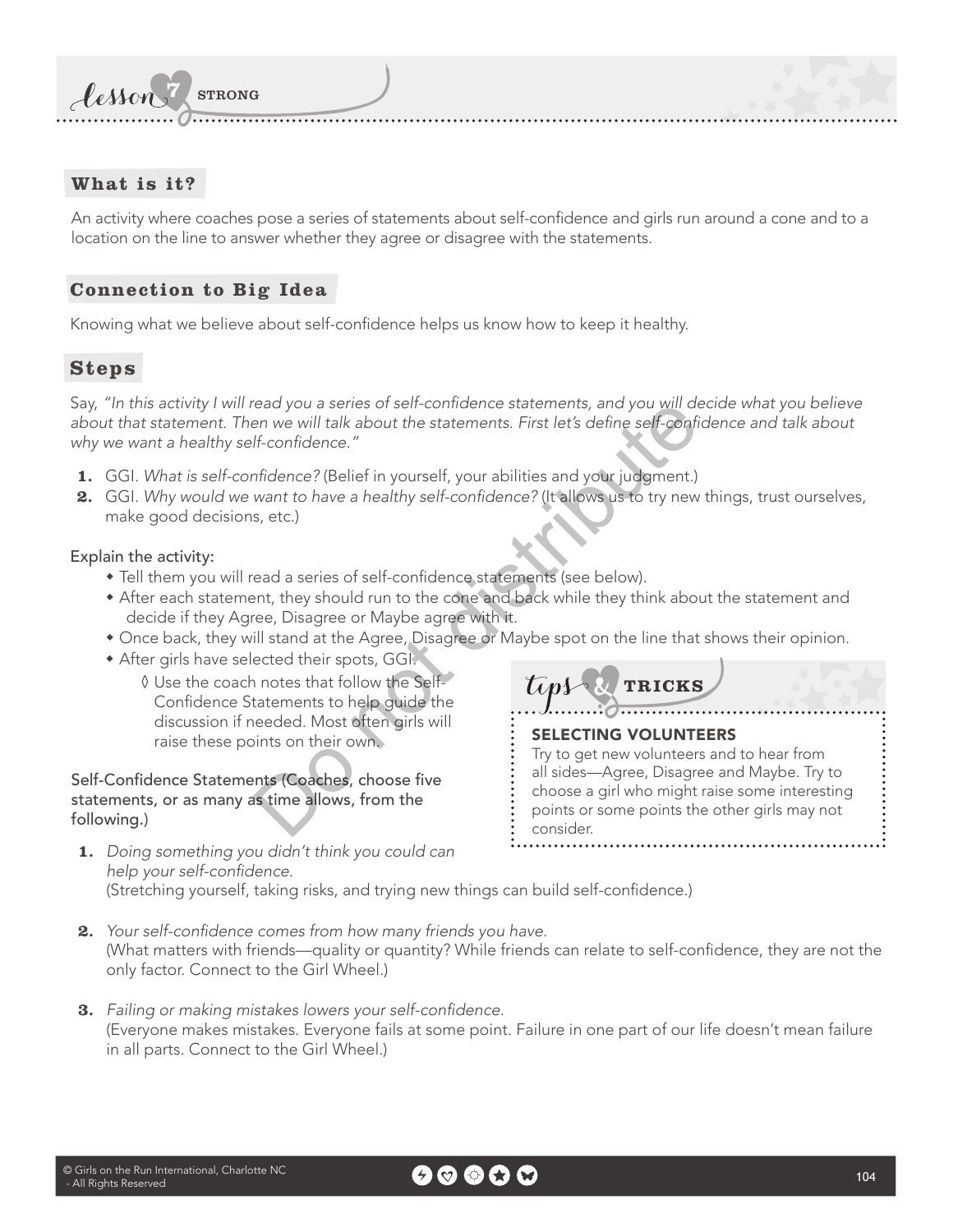- **4.** Music, TV and social media have nothing to do with your self-confidence. (There are a lot of messages that are obvious and not so obvious about girls and women in the media that can have a positive or negative affect on self-confdence. What are the messages you are receiving in music, TV and social media? How do they make you feel about yourself? )
- **5.** Your body type, height, hair, weight, etc., are all part of your self-confidence. (For many young women, their self-confdence is mainly tied to their physical appearance, although this is only a part of who they are. Connect to the Girl Wheel. What section of the Wheel is the Body? Only 1/5th!)
- **6.** The things you say to yourself can change your self-confidence. (Both positive and negative self-talk can affect self-confdence. Who do you spend the most time with anyway? Yourself! So be nice to you!)
- **7.** Criticizing others raises your self-confidence because you feel better about yourself. (Does putting someone down really raise your self-confdence or only temporarily make you feel superior?)
- 8. Breaking up with someone can hurt self-confidence. (Changes in personal relationships can have an effect on self-confidence, but it's only a part of who we are. Connect to the Girl Wheel.)



Lesson 7 STRONG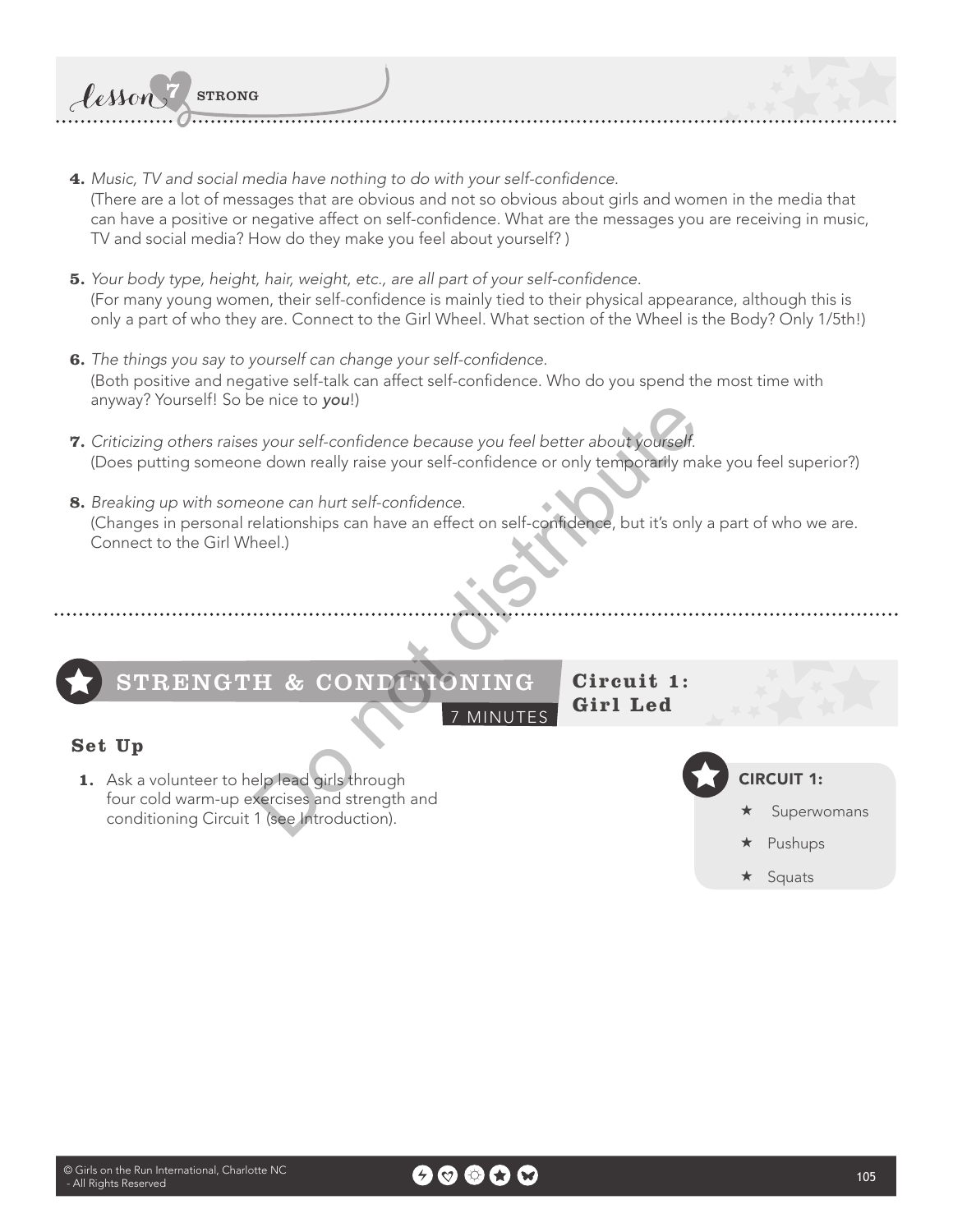

## WORKOUT **Self-Confidence Strategies**

30 MINUTES (5 MIN. PREP/ 20 MIN. WORKOUT/ 5 MIN. COOL DOWN & LAP GOALS)

### **Set Up**

- 1. Get out your Self-Confidence Strategy cards.
- **2.** Get out the journals and writing implements.
- **3.** After instructions are given:
	- One coach will stand at the lap start line and hand out strategies.
	- $\bullet$  One coach will be at the lap finish collecting strategies and checking in with girls.

### **What is it?**

A workout where girls collect self-confidence strategies on each lap and decide whether or not they might try them out in life.

### **Connection to Big Idea**

Self-confidence can be strengthened through specific strategies and practice.

### **Steps**

Say, "Self-confidence can be strengthened through practice! You'll learn some strategies for building selfconfidence during today's workout and decide if you might try them out or not." Examples the therm of they might try and the point of the state of the state of the state of the state of the state of the state of the state of the state of the state of the state of the state of the state of the state of

- **1.** Explain the activity:
	- Tell girls they will pick up a self-confidence strategy at the beginning of each lap.
	- $*$  As they run, they should consider the strategy or talk about it with someone. Might I try this out in my life?
	- $\bullet$  At the end of the lap, the girl will hand in the strategy and let a coach know if she would definitely try it (thumbs up), maybe try it (thumbs middle) or defnitely not try it (thumbs down).
	- Then she will pick up another strategy card and repeat the process.
- 2. Provide an example of a self-confidence strategy (see example).
- **3.** After the workout, lead girls through some cool-down stretches (see Introduction).
- **4.** Hand out journals and have girls fll out today's entry in the My Lap Goals and Progress page.

# **TRICKS**

### GIVE GIRLS RESPONSIBILITIES

At this point, girls should be able to pass out journals, etc. Have girls rotate this responsibility.

# **TRICKS**

### GGI

At the end of the lap, coaches might ask girls to explain their decisions to increase the processing.

**TRICKS**

### EXAMPLE

"Stand up for someone who needs it." GGI. Why is this a self-confidence strategy? (I feel better about myself when I stand up for someone.)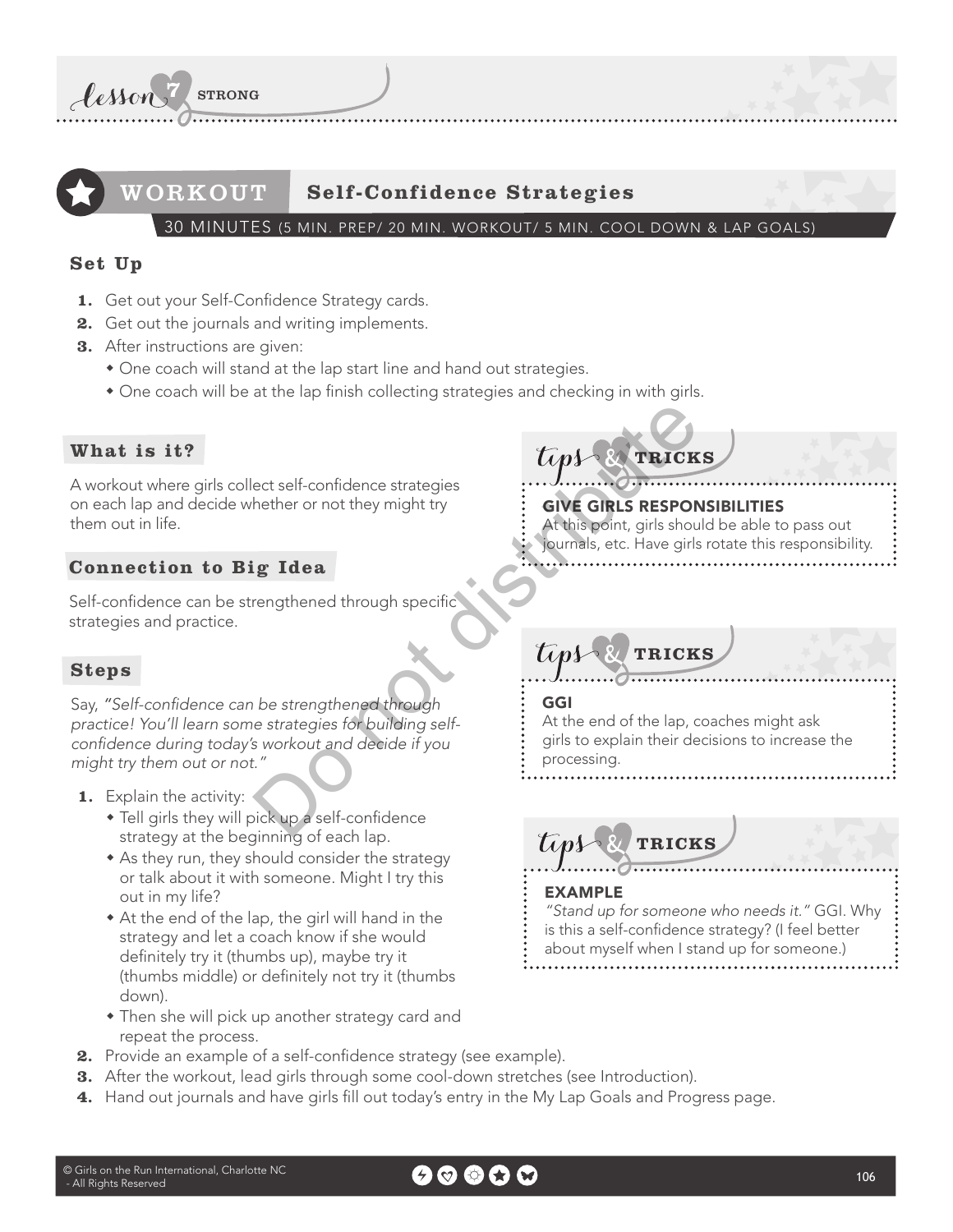



**Girl Wheel. I'm Strong.**

10-15 MINUTES

### **Set Up**

**1.** Have girls sit in a circle with their journals and writing implements.

### **Steps**

Say, "Let's identify some strengths in our Girl Wheel since knowing our strengths is a good self-confidence strategy."

- **1.** Have girls open to Journal entry 7.
- **2.** GGI. How is knowing or identifying our strengths related to self-confidence?
- **3.** Tell girls you want them to identify two parts of their Wheel where they are already strong. Ask them to be as specific as possible about their strength in these areas. They can write examples draw pictures, etc. EXAMPLE<br>
Sirl Wheel to positively<br>
behelp they need and<br>
behelp they need and<br>
behelp they need and<br>
sirl Wheel to positively<br>
behelp they need and<br>
consider to identify two parts of<br>
elecc?<br>
and hever girls to "Get to K<br>
	- Give an example or two that is relevant to your girls (see example).
- **4.** Give them about five minutes to think and write.
- **5.** GGI. Who wants to share?
	- How does being strong in these areas allow you to try something new? Trust yourself more? Make good decisions?
	- How does knowing your strengths help you in your life? If it doesn't already, how could it?

**TRICKS Tips** 

### GIRL WHEEL

We want to identify strengths and eventually build strengths in all parts of the Wheel so girls will have the strength to know how to act, get the help they need and extend the reach of their Girl Wheel to positively impact others.

# **TRICKS**

# GIRL WHEEL DETAILS

Refer girls to "Get to Know Your Girl Wheel" to help them remember the details of the Wheel.

**TRICKS**

### EXAMPLE

I am strong in Spirit because I know my dreams and I never give up on them. I am strong in Heart because I do a great job dealing with stress by talking with someone.

**TRICKS**

LET GIRLS LEAD Consider having a girl lead this Let's Talk.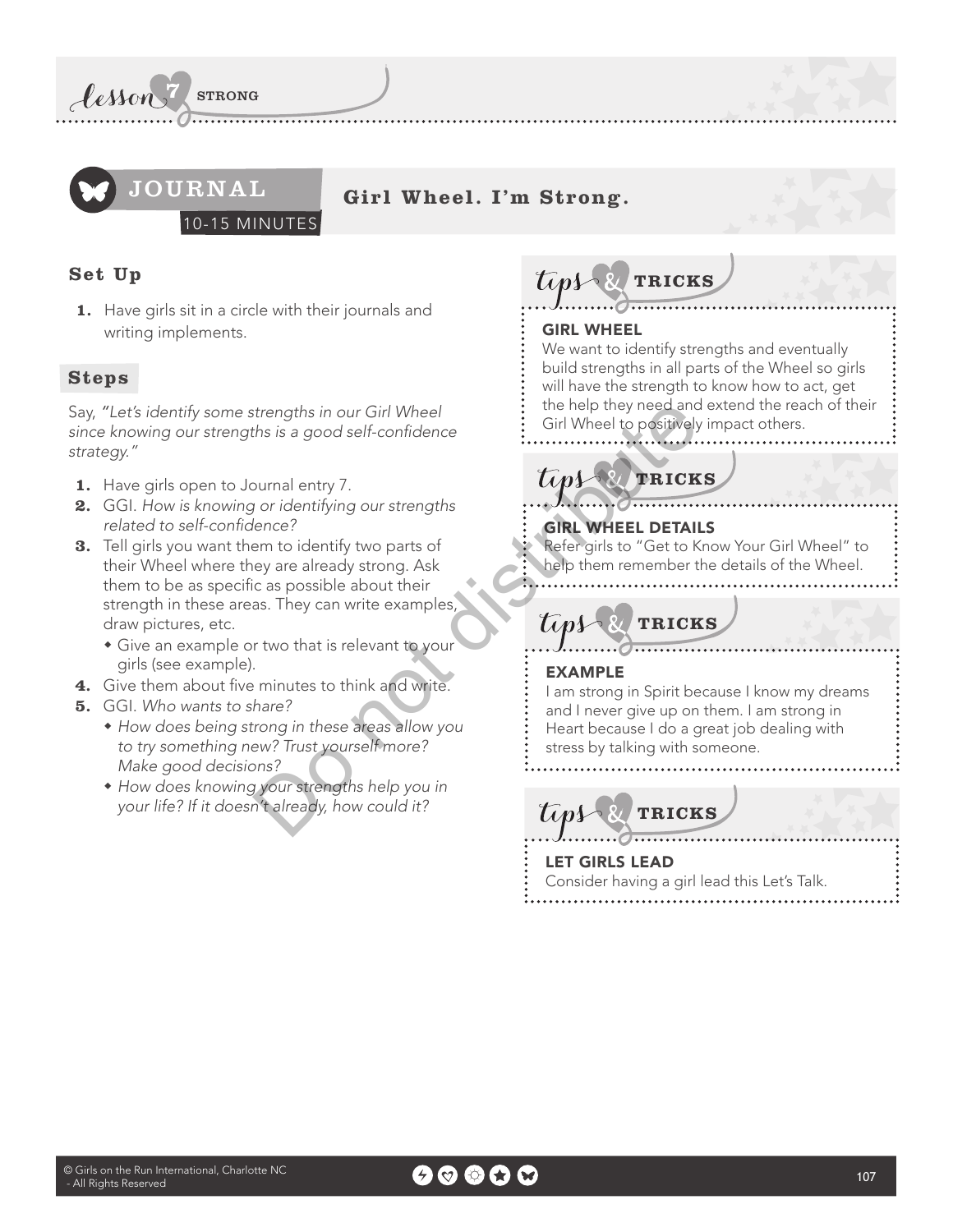Take one minute or so to help girls synthesize. Use the key points below.

**7** STRONG

### **Key Points**

lesson

- $\Box$  Knowing our strengths helps us continue to build them up and add to them.
- $\Box$  Knowing our Girl Wheel strengths gives us the confidence to reach out to others.
- $\Box$  Learning about others' areas of strength can teach us about our own growth.



### EXTENSION?

Consider asking girls if they have ever felt that their strength in an area has been limited by being a girl. "You're strong, for a girl." "You're fast, for a girl." "You're smart, for a girl."



# With growth.<br>
The AND TAKE HOME CEALLENG<br>
Is on a great day.<br>
Fis on a great day.<br>
Fis on a great day.<br>
Fis today's Big Idea?"(A healthy self-confidence makes us strong share their favorite thing that had the most impact.<br> WRAP UP AND TAKE HOME CHALLENGE Â

5 MINUTES

### **Steps**

- **1.** CONGRATULATE girls on a great day.
- 2. GGI, "Who remembers today's Big Idea?"(A healthy self-confidence makes us stronger.)
- **3.** Ask for volunteers to share their favorite thing that had the most impact.
- 4. TAKE HOME CHALLENGE: Practice some of the self-confidence strategies at home. See how it goes!
- **5.** CLOSING RITUAL. Connect and celebrate!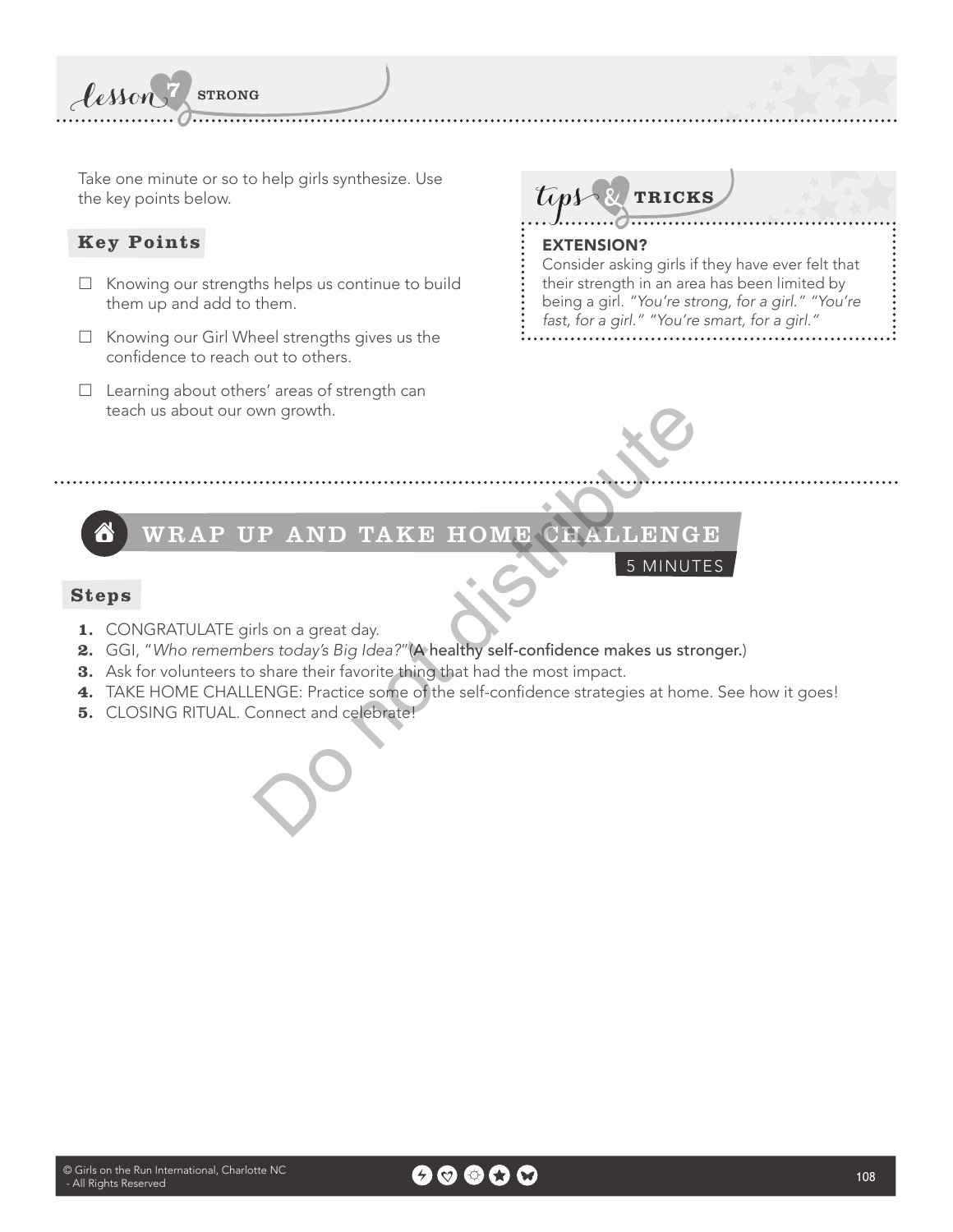

### SELF-CONFIDENCE STRATEGY CARDS

Write yourself positive sticky notes. Put them around your room.

Look in the mirror every morning and tell yourself, "I love you."

Eat one healthy food a day. Stay away from negative people.

Watch TV shows with positive female characters.

If something is bothering you, speak up about it.

Stand up for someone who needs it. Volunteer.

Keep a journal where you write down three things you are grateful for each day. France Speak up a<br>
meone who needs it.<br>
The speak up a<br>
meone who needs it.<br>
The speak up a<br>
volunt<br>
Tell some<br>
Tell some<br>
Tell some<br>
Tell some<br>
Tell some<br>
Tell some<br>
appreciate the<br>
appreciate the<br>
appreciate the<br>
Tell so

Make a list of your accomplishments. Keep it where you can see it.

Make a list of your best qualities (not physical).

> Tell your friends why they are your friends.<br>
> They are your friends.

Tell someone you appreciate them and why.

Make a list of two things you can do today and do them.

Ask your friends why they are your friends and write down what they say.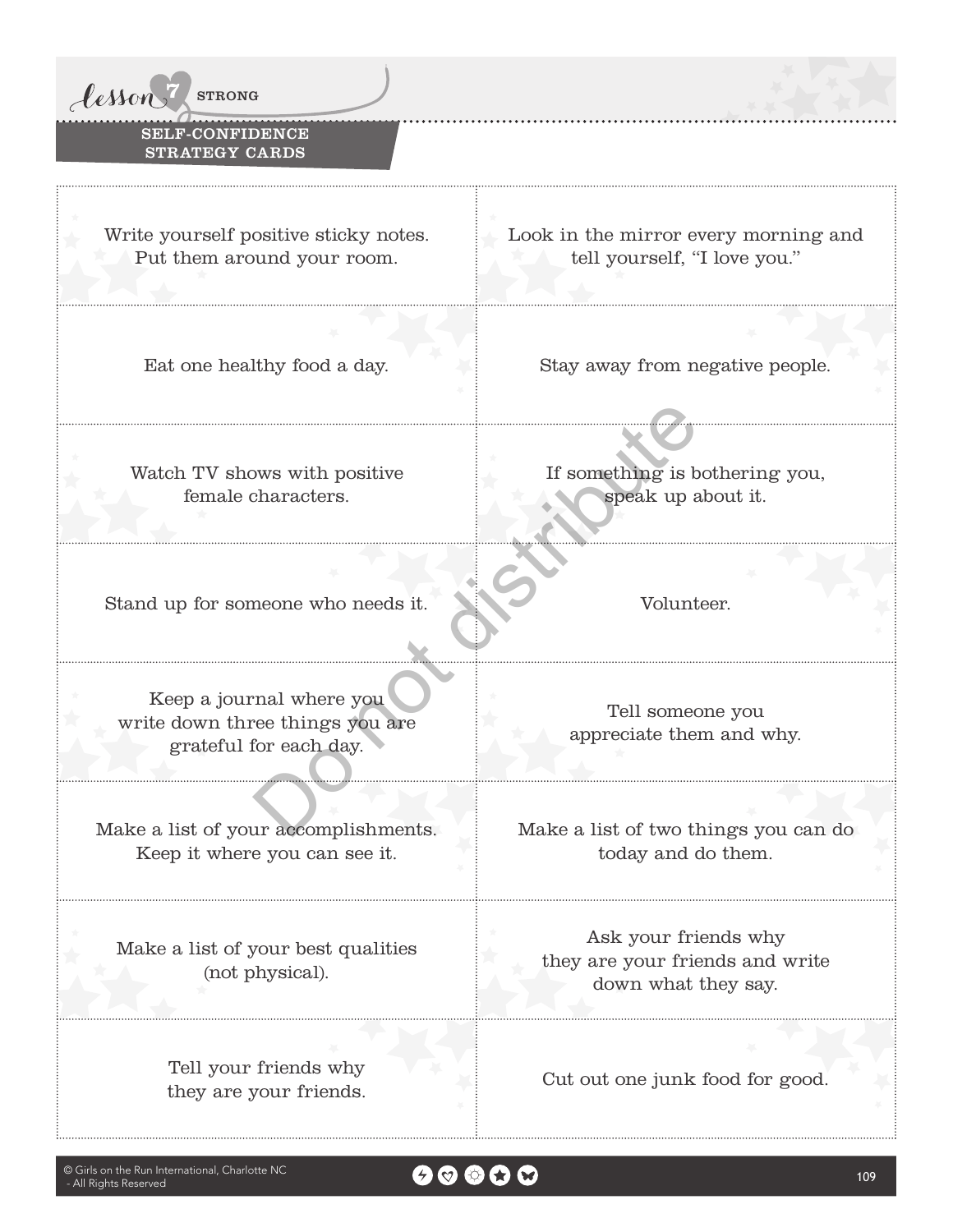

### SELF-CONFIDENCE STRATEGY CARDS

Decide to love the one part of your body that you really don't like very much.

Stop listening to music that puts women and girls down.

Write a letter to your 5-year-old self and tell her how great you've turned out. Give her lots of details. For 5-year-old self and tell<br>
ve turned out. Give her<br>
f details.<br>
hone away for<br>
thone away for<br>
thone away for<br>
u catch yourself<br>
u catch yourself<br>
egative about yourself,<br>
Do something phy<br>
a decision, don't second<br>
Dis

Put your phone away for 15 minutes each night. Clean up your room.

Next time you catch yourself saying something negative about yourself, hug yourself instead.

Next time you make a decision, don't second guess yourself. Move on.

At least once a day, tell the truth even if it's difficult.

Write a letter to your brain thanking it for all it does for you. Take a positive risk.

Be a good role model for a younger girl. Tell a woman role model in your life why she is a role model to you.

Go to bed earlier.

Do something physical every day.

If you know something is wrong, don't do it. No matter what your friends are doing or saying.

Write a letter to your body thanking it for all it does for you.